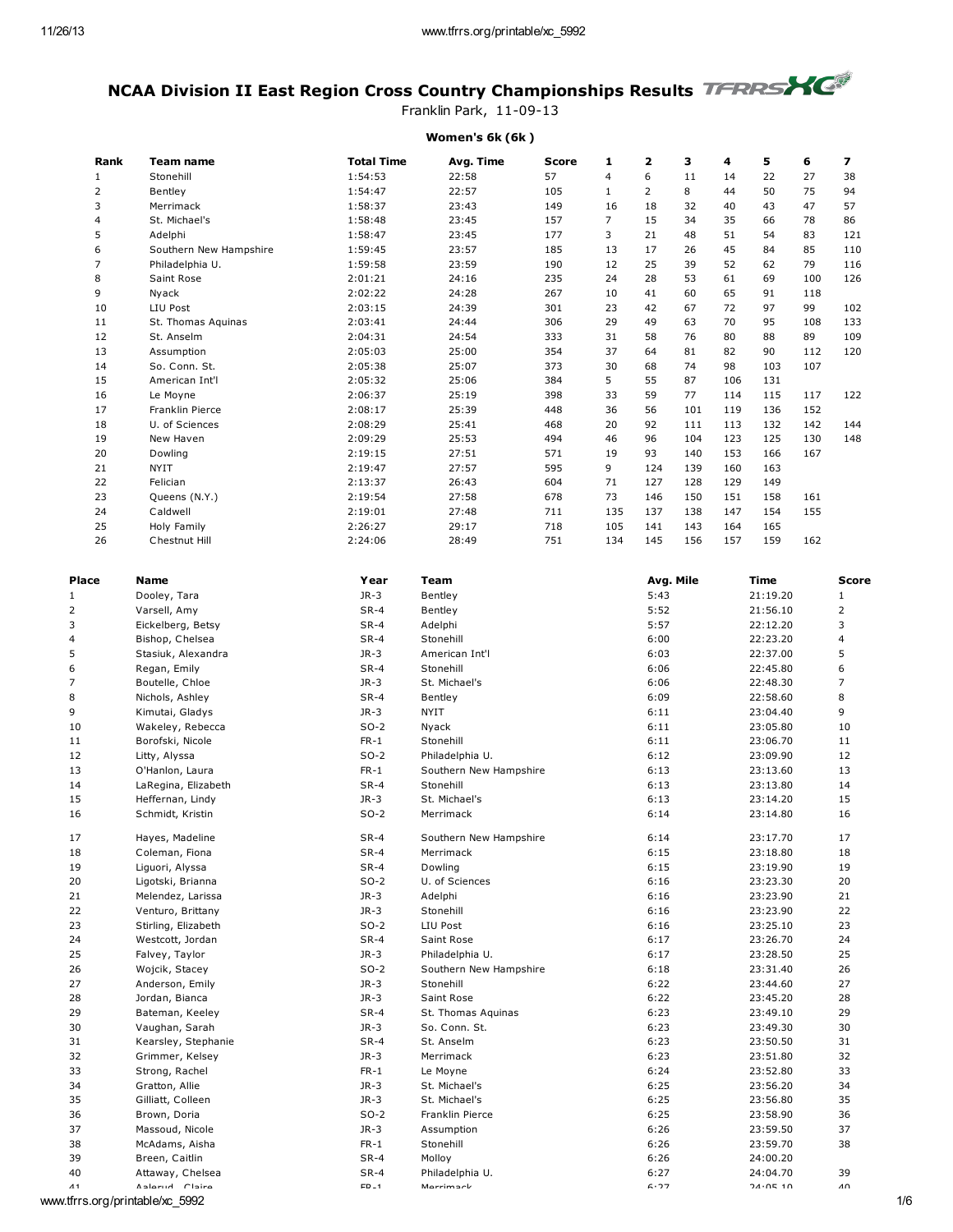| 11/26/13        |                          |                                 | www.tfrrs.org/printable/xc 5992 |             |                |     |
|-----------------|--------------------------|---------------------------------|---------------------------------|-------------|----------------|-----|
| $\rightarrow$ 1 | Halti uu , Ciali t       | $\Gamma\mathbb{N}^+ \mathbb{1}$ | <b>PICTITITIQUA</b>             | $U \cdot L$ | <b>4.00.10</b> | ΨU  |
| 42              | Frazer, Trisha           | $FR-1$                          | Nyack                           | 6:27        | 24:05.80       | 41  |
| 43              | McLaughlin, Jennifer     | $SR-4$                          | LIU Post                        | 6:27        | 24:06.60       | 42  |
| 44              | Englert, Colleen         | $FR-1$                          | Merrimack                       | 6:28        | 24:07.00       | 43  |
| 45              | Brennan, Sarah           | $SO-2$                          | Bentley                         | 6:28        | 24:09.80       | 44  |
| 46              | MacBeth, Abigail         | $SO-2$                          | Southern New Hampshire          | 6:30        | 24:17.20       | 45  |
| 47              | Sorrentino, Danielle     | $JR-3$                          | New Haven                       | 6:30        | 24:17.90       | 46  |
| 48              | Devereaux, Briana        | $SR-4$                          | Merrimack                       | 6:31        | 24:18.10       | 47  |
| 49              | Coiro, Kristina          | $SO-2$                          | Adelphi                         | 6:31        | 24:19.10       | 48  |
| 50              | Jaskot, Meagan           | $SO-2$                          | St. Thomas Aquinas              | 6:32        | 24:23.00       | 49  |
| 51              |                          | $JR-3$                          |                                 |             |                | 50  |
|                 | Sirignano, Nikki         |                                 | Bentley                         | 6:32        | 24:23.40       |     |
| 52              | Elarde, Nicole           | $FR-1$                          | Adelphi                         | 6:32        | 24:24.80       | 51  |
| 53              | Beckham, Kaitlyn         | $FR-1$                          | Philadelphia U.                 | 6:33        | 24:25.60       | 52  |
| 54              | Goodspeed, Amber         | $SO-2$                          | Saint Rose                      | 6:33        | 24:27.10       | 53  |
| 55              | Capozzoli, Cecelia       | $SO-2$                          | Adelphi                         | 6:33        | 24:27.50       | 54  |
| 56              | Jerotich, Pascaline      | $FR-1$                          | American Int'l                  | 6:34        | 24:31.40       | 55  |
| 57              | Lambert, Alyssa          | $SO-2$                          | Franklin Pierce                 | 6:35        | 24:35.20       | 56  |
| 58              | Phelan, Kerry            | $SO-2$                          | Merrimack                       | 6:36        | 24:39.20       | 57  |
| 59              | Marczyk, Joanna          | $SR-4$                          | St. Anselm                      | 6:36        | 24:39.60       | 58  |
| 60              | Crosley, Rachel          | $JR-3$                          | Le Moyne                        | 6:37        | 24:42.80       | 59  |
| 61              | Mandelburg, Sara-Caitrin | $FR-1$                          | Nyack                           | 6:38        | 24:44.60       | 60  |
| 62              | Harrington, Kristen      | $JR-3$                          | Saint Rose                      | 6:39        | 24:48.50       | 61  |
| 63              | Thies, Jessica           | $FR-1$                          | Philadelphia U.                 | 6:39        | 24:49.50       | 62  |
| 64              | Ventarola, Meaghan       | $FR-1$                          | St. Thomas Aquinas              | 6:39        | 24:49.70       | 63  |
| 65              | Lincoln, Cassie          | $JR-3$                          | Assumption                      | 6:39        | 24:50.00       | 64  |
| 66              |                          | $SO-2$                          |                                 | 6:39        | 24:51.60       | 65  |
|                 | Pagan, Nicole            |                                 | Nyack                           |             |                |     |
| 67              | Czark, Daniela           | $SR-4$                          | St. Michael's                   | 6:40        | 24:53.00       | 66  |
| 68              | Montegari, Alexa         | $JR-3$                          | LIU Post                        | 6:40        | 24:53.40       | 67  |
| 69              | Gothers, Grace           | $FR-1$                          | So. Conn. St.                   | 6:40        | 24:53.50       | 68  |
|                 |                          |                                 |                                 |             |                |     |
| 70              | Baker, Emily             | $FR-1$                          | Saint Rose                      | 6:40        | 24:54.40       | 69  |
| 71              | Sloezen, Gabriela        | $SO-2$                          | St. Thomas Aquinas              | 6:41        | 24:55.80       | 70  |
|                 |                          |                                 |                                 |             |                |     |
| 72              | Roldan, Sabrina          | $FR-1$                          | Felician                        | 6:41        | 24:57.10       | 71  |
| 73              | DiGiovanna, Sara         | $SO-2$                          | Pace                            | 6:42        | 24:59.10       |     |
| 74              | Halliburton, Jeanette    | $JR-3$                          | Wilmington (Del.)               | 6:42        | 25:00.40       |     |
| 75              | Price, Angelica          | $SR-4$                          | LIU Post                        | 6:42        | 25:02.20       | 72  |
| 76              | Newell, Kiana            | $SO-2$                          | Queens (N.Y.)                   | 6:43        | 25:04.90       | 73  |
| 77              | Vanriel, Titilayo        | $SR-4$                          | So. Conn. St.                   | 6:44        | 25:06.70       | 74  |
| 78              | Schiller, Leah           | $SR-4$                          | Bentley                         | 6:45        | 25:10.50       | 75  |
| 79              | Hungerford, Meredith     | $FR-1$                          | St. Anselm                      | 6:45        | 25:12.40       | 76  |
| 80              | Hough, Laura             | $JR-3$                          | Le Moyne                        | 6:46        | 25:14.30       | 77  |
| 81              | Bourgeois, Alison        | $FR-1$                          | St. Michael's                   | 6:46        | 25:16.80       | 78  |
| 82              |                          |                                 |                                 |             |                | 79  |
|                 | Barton, Emilie           | $SO-2$                          | Philadelphia U.                 | 6:47        | 25:19.40       |     |
| 83              | Pakalnis, Erika          | $SO-2$                          | St. Anselm                      | 6:47        | 25:20.50       | 80  |
| 84              | Hogan, Kayla             | $SO-2$                          | Assumption                      | 6:47        | 25:21.00       | 81  |
| 85              | Powers, Kellie           | $SO-2$                          | Assumption                      | 6:47        | 25:21.20       | 82  |
| 86              | Charles, Bryhanna        | $SO-2$                          | Adelphi                         | 6:48        | 25:23.00       | 83  |
| 87              | Stanasek, Tesia          | $SR-4$                          | Southern New Hampshire          | 6:49        | 25:25.70       | 84  |
| 88              | Stacom, Melissa          | $JR-3$                          | Southern New Hampshire          | 6:49        | 25:26.10       | 85  |
| 89              | Bilodeau, Elena          | SR-4                            | St. Michael's                   | 6:49        | 25:26.70       | 86  |
| 90              | Muhuhu, Keziah           | $FR-1$                          | American Int'l                  | 6:49        | 25:28.50       | 87  |
| 91              | Meinertz, Emily          | $FR-1$                          | St. Anselm                      | 6:49        | 25:28.50       | 88  |
| 92              | Duffy, Lauren            | $SR-4$                          | St. Anselm                      | 6:50        | 25:31.40       | 89  |
| 93              | Avard, Rachel            | $FR-1$                          | Assumption                      | 6:50        | 25:31.70       | 90  |
| 94              | Wilson, Danielle         | $FR-1$                          | Nyack                           | 6:51        | 25:34.60       | 91  |
| 95              | Thomas, Kristine         | $FR-1$                          | U. of Sciences                  | 6:52        | 25:39.30       | 92  |
| 96              | Schoeps, Marisa          | $JR-3$                          | Dowling                         | 6:53        | 25:41.30       | 93  |
| 97              | Albanese, Samantha       | $SO-2$                          | Bentley                         | 6:53        | 25:43.40       | 94  |
|                 |                          |                                 |                                 |             |                | 95  |
| 98              | Pfleging, Cecelia        | $SO-2$                          | St. Thomas Aquinas              | 6:54        | 25:44.20       |     |
| 99              | Fox, Erin                | $FR-1$                          | New Haven                       | 6:55        | 25:47.60       | 96  |
| 100             | Wiking, Jessica          | $SO-2$                          | LIU Post                        | 6:55        | 25:48.50       | 97  |
| 101             | Corrao, Vanessa          | $FR-1$                          | So. Conn. St.                   | 6:55        | 25:50.60       | 98  |
| 102             | Rozea, Brooke            | $FR-1$                          | LIU Post                        | 6:56        | 25:52.00       | 99  |
| 103             | Bousa, Alicia            | $FR-1$                          | Saint Rose                      | 6:56        | 25:54.20       | 100 |
| 104             | Clum-Russell, Lauren     | $SO-2$                          | Franklin Pierce                 | 6:56        | 25:54.30       | 101 |
| 105             | Stehl, Shaylyn           | $JR-3$                          | LIU Post                        | 6:57        | 25:56.70       | 102 |
| 106             | Panepinto, Jaclyn        | $FR-1$                          | So. Conn. St.                   | 6:57        | 25:57.90       | 103 |
| 107             | Cortez, Alejandra        | $JR-3$                          | New Haven                       | 6:58        | 26:00.10       | 104 |
| 108             | Price, Delainey          | $SR-4$                          | Holy Family                     | 6:58        | 26:00.80       | 105 |
| 109             | Russ, Sloane             | $SO-2$                          | Molloy                          | 6:58        | 26:01.10       |     |
| 110             | Miller, Jenna            | $SR-4$                          | American Int'l                  | 6:59        | 26:04.00       | 106 |
| 111             |                          | $FR-1$                          | Goldey-Beacom                   | 6:59        |                |     |
|                 | Richardson, Ariel        |                                 |                                 |             | 26:04.80       |     |
| 112             | Christensen, Eva         | $FR-1$                          | So. Conn. St.                   | 6:59        | 26:05.20       | 107 |
| 113             | Fortoul, Rebecca         | $SO-2$                          | St. Thomas Aquinas              | 7:00        | 26:06.90       | 108 |
| 114             | Meinertz, Katharine      | $SR-4$                          | St. Anselm                      | 7:00        | 26:09.30       | 109 |
| 115             | Hassett, Sarah           | $FR-1$                          | Southern New Hampshire          | 7:01        | 26:12.30       | 110 |
| 116             | Kmetz, Allison           | $SO-2$                          | U. of Sciences                  | 7:01        | 26:13.10       | 111 |
| 117             | Urso, Liliana            | $SO-2$                          | Assumption                      | 7:02        | 26:17.00       | 112 |
| 110             | lahn Croco               | $c \wedge$ כ                    | <b>II</b> of Colonnon           | כחיב        | חח סוּ אר      | 112 |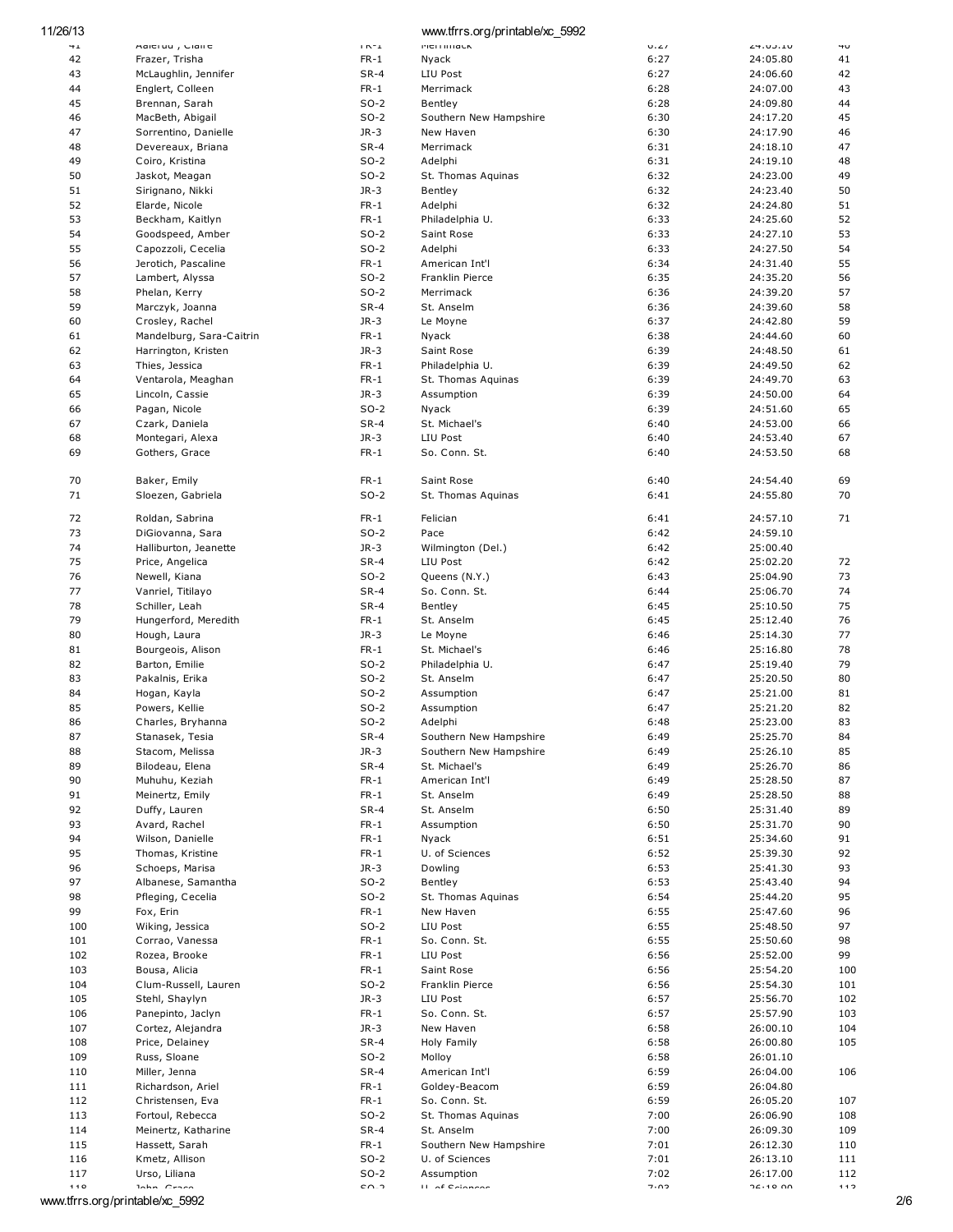| 11/26/13   |                                       |                  | www.tfrrs.org/printable/xc 5992 |              |                      |            |
|------------|---------------------------------------|------------------|---------------------------------|--------------|----------------------|------------|
| 110        | Jonn, Grace                           | SU-Z             | U. OF SCIENCES                  | 7:03         | 50:19.90             | 113        |
| 119        | Quercia, Laura                        | $JR-3$           | Le Moyne                        | 7:04         | 26:21.80             | 114        |
| 120        | O'Shea, Mary                          | $SO-2$           | Pace                            | 7:04         | 26:22.50             |            |
| 121        | Doctor, Elena                         | $FR-1$           | Le Moyne                        | 7:05         | 26:25.40             | 115        |
| 122        | Lafferty, Courtney                    | $SO-2$           | Philadelphia U.                 | 7:05         | 26:25.70             | 116        |
| 123        | Ward, Katharine                       | $SO-2$           | Le Moyne                        | 7:05         | 26:27.00             | 117        |
| 124        | Trador, Tori                          | $SO-2$           | Nyack                           | 7:05         | 26:27.10             | 118        |
| 125        | Lindoe, Holly                         | $FR-1$           | Franklin Pierce                 | 7:06         | 26:29.20             | 119        |
| 126        | Shropshire, Madison                   | $FR-1$           | Assumption                      | 7:07         | 26:33.30             | 120        |
| 127        | McLaughlin, Lindsey                   | $SO-2$           | Adelphi                         | 7:07         | 26:33.90             | 121        |
| 128        | Laplant, Dominique                    | $SO-2$           | Le Moyne                        | 7:07         | 26:34.80             | 122        |
| 129        | Racsko, Elizabeth                     | $FR-1$           | New Haven                       | 7:09         | 26:39.80             | 123        |
| 130        | Fiume, Melanie                        | $SO-2$           | <b>NYIT</b>                     | 7:09         | 26:41.30             | 124        |
| 131        | Blekis, Veronica                      | $SR-4$           | Post                            | 7:10         | 26:43.60             |            |
| 132        | Mathewson, Samantha                   | $JR-3$           | New Haven                       | 7:10         | 26:44.40             | 125        |
| 133        | Capece, Sam                           | $SR-4$           | Saint Rose                      | 7:10         | 26:46.20             | 126        |
| 134        | Bialy, Sylvia                         | $JR-3$           | Felician                        | 7:11         | 26:48.10             | 127        |
| 135        | Roschler, Katie                       | $FR-1$           | Felician                        | 7:11         | 26:48.80             | 128        |
| 136        | Saracino, Andrea                      | $SO-2$           | Felician                        | 7:11         | 26:50.20             | 129        |
| 137        | Bradt, Jessica                        | $FR-1$           | New Haven                       | 7:12         | 26:51.20             | 130        |
| 138        | Muhuhu, Mercy                         | $FR-1$           | American Int'l                  | 7:12         | 26:51.50             | 131        |
| 139        | O'Laughlin, Jennifer                  | $JR-3$           | U. of Sciences                  | 7:12         | 26:54.50             | 132        |
| 140        | Khatib, Jumana                        | $FR-1$           | St. Thomas Aquinas              | 7:15         | 27:04.00             | 133        |
| 141        | Hutchinson, Mary                      | $JR-3$           | Molloy                          | 7:15         | 27:04.20             |            |
| 142        | McCarthy, Sam                         | $FR-1$           | Chestnut Hill                   | 7:16         | 27:08.90             | 134        |
| 143        | Waanders, Faye                        | $JR-3$           | Caldwell                        | 7:18         | 27:14.30             | 135        |
| 144        | Lozier, Shannon                       | $SO-2$           | Franklin Pierce                 | 7:19         | 27:20.10             | 136        |
| 145        | Guida, Chiara                         | $FR-1$           | Caldwell                        | 7:21         | 27:26.60             | 137        |
| 146        | Sanchez Sola, Alondra                 | $FR-1$           | Caldwell                        | 7:21         | 27:26.80             | 138        |
| 147        | Dorso, Gina                           | $SO-2$           | <b>NYIT</b>                     | 7:22         | 27:30.70             | 139        |
| 148<br>149 | Wahl, Kayla                           | $FR-1$<br>$JR-3$ | Dowling                         | 7:24<br>7:25 | 27:37.00             | 140<br>141 |
| 150        | miller, Valery<br>Schwartz, Emily     | $SR-4$           | Holy Family<br>U. of Sciences   | 7:25         | 27:40.90<br>27:42.80 | 142        |
| 151        | coleman, ces                          | $FR-1$           | Holy Family                     | 7:26         | 27:44.90             | 143        |
| 152        | Humble, Melissa                       | $JR-3$           | U. of Sciences                  | 7:27         | 27:49.80             | 144        |
| 153        | Barnett, Rachel                       | $SO-2$           | Chestnut Hill                   | 7:29         | 27:55.50             | 145        |
| 154        | Murolo, Amanda                        | $JR-3$           | Queens (N.Y.)                   | 7:30         | 27:58.10             | 146        |
| 155        | Polillio, Sadie                       | $FR-1$           | Caldwell                        | 7:32         | 28:07.00             | 147        |
| 156        | Ifill-Jones, Jamila                   | $FR-1$           | New Haven                       | 7:33         | 28:09.90             | 148        |
| 157        | Rossi, Lianne                         | $JR-3$           | Felician                        | 7:34         | 28:13.70             | 149        |
| 158        | Cabasino, Megan                       | $JR-3$           | Queens (N.Y.)                   | 7:35         | 28:18.40             | 150        |
| 159        | Johnson, Kymberly                     | $SO-2$           | Queens (N.Y.)                   | 7:36         | 28:21.90             | 151        |
| 160        | Ross, Rachel                          | $SO-2$           | Franklin Pierce                 | 7:37         | 28:26.20             | 152        |
| 161        | Hohwald, Brittany                     | $SR-4$           | Dowling                         | 7:39         | 28:33.40             | 153        |
| 162        | Darby, Brenna                         | $JR-3$           | Molloy                          | 7:40         | 28:36.90             |            |
| 163        | Mitchell, Carly                       | $SR-4$           | Goldey-Beacom                   | 7:41         | 28:39.80             |            |
| 164        | Zaccaria, Ashley                      | JR-3             | Goldey-Beacom                   | 7:41         | 28:42.50             |            |
| 165        | Grzybowski, Sarah                     | $SO-2$           | Goldey-Beacom                   | 7:42         | 28:43.10             |            |
| 166        | Sena, Leslee                          | $FR-1$           | Caldwell                        | 7:43         | 28:47.00             | 154        |
| 167        | Lenz, Abigail                         | $SR-4$           | Caldwell                        | 7:45         | 28:57.40             | 155        |
| 168        | Abraham, Susan                        | $FR-1$           | Chestnut Hill                   | 7:46         | 29:00.50             | 156        |
| 169<br>170 | Davidson, Gina                        | $JR-3$<br>$SO-2$ | Chestnut Hill                   | 7:54         | 29:29.10             | 157        |
| 171        | Lavelle, Jessica<br>Martins, Michelle | $SR-4$           | Post<br>Queens (N.Y.)           | 8:01<br>8:05 | 29:57.10<br>30:11.10 | 158        |
| 172        | Sittler, Lauren                       | $SO-2$           | Chestnut Hill                   | 8:11         | 30:32.30             | 159        |
| 173        | Campbell, Shekeila                    | $SR-4$           | <b>NYIT</b>                     | 8:13         | 30:40.60             | 160        |
| 174        | Yorio, Monica                         | $SR-4$           | Pace                            | 8:14         | 30:44.70             |            |
| 175        | Gruol, Bernadette                     | $JR-3$           | Queens (N.Y.)                   | 8:26         | 31:27.40             | 161        |
|            |                                       |                  |                                 |              |                      |            |
| 176        | Kleplado, Dana                        | $JR-3$           | Chestnut Hill                   | 8:29         | 31:38.30             | 162        |
| 177        | Matz, Lia                             | $SO-2$           | <b>NYIT</b>                     | 8:32         | 31:50.20             | 163        |
| 178<br>179 | garcia, kadeesha<br>tidball, kianna   | $FR-1$<br>$FR-1$ | Holy Family<br>Holy Family      | 8:40<br>8:45 | 32:20.10<br>32:40.70 | 164<br>165 |
|            |                                       |                  |                                 |              |                      |            |
| 180        | Bourguignons, Brittany                | $SR-4$<br>$JR-3$ | Dowling                         | 9:07         | 34:03.40             | 166        |
| 181        | Ament, Brie                           |                  | Dowling                         | 9:07         | 34:03.50             | 167        |

## Men's 10k (10k )

| Rank | Team name                       | Total Time | Avg. Time | Score |    |    |    | 4  | 5  | 6   |     |     |
|------|---------------------------------|------------|-----------|-------|----|----|----|----|----|-----|-----|-----|
|      | Stonehill                       | 2:42:10    | 32:26     | 78    | 8  | 9  | 11 | 23 | 27 | 34  | 36  |     |
|      | Franklin Pierce                 | 2:43:01    | 32:36     | 97    |    | 13 | 17 | 28 | 32 | 37  | 46  |     |
|      | Wilmington (Del.)               | 2:43:13    | 32:38     | 100   | 6  | 12 | 25 | 26 | 31 | 43  | 48  |     |
| 4    | American Int'l                  | 2:42:09    | 32:25     | 126   |    |    | 30 | 41 | 51 | 72  |     |     |
|      | Adelphi                         | 2:44:06    | 32:49     | 134   |    | 22 | 33 | 38 | 39 | 62  | 79  |     |
| ь    | So. Conn. St.                   | 2:44:56    | 32:59     | 163   | 4  | 18 | 24 | 56 | 61 | 67  | 89  |     |
|      | Philadelphia U.                 | 2:47:22    | 33:28     | 220   | 20 | 21 | 29 | 66 | 84 | 90  | 125 |     |
| 8    | LIU Post                        | 2:47:58    | 33:35     | 244   | 10 | 14 | 49 | 80 | 91 |     |     |     |
| q    | Merrimack                       | 2:49:00    | 33:48     | 274   | 19 | 47 | 52 | 75 | 81 | 100 | 102 |     |
|      | www.tfrrs.org/printable/xc_5992 |            |           |       |    |    |    |    |    |     |     | 3/6 |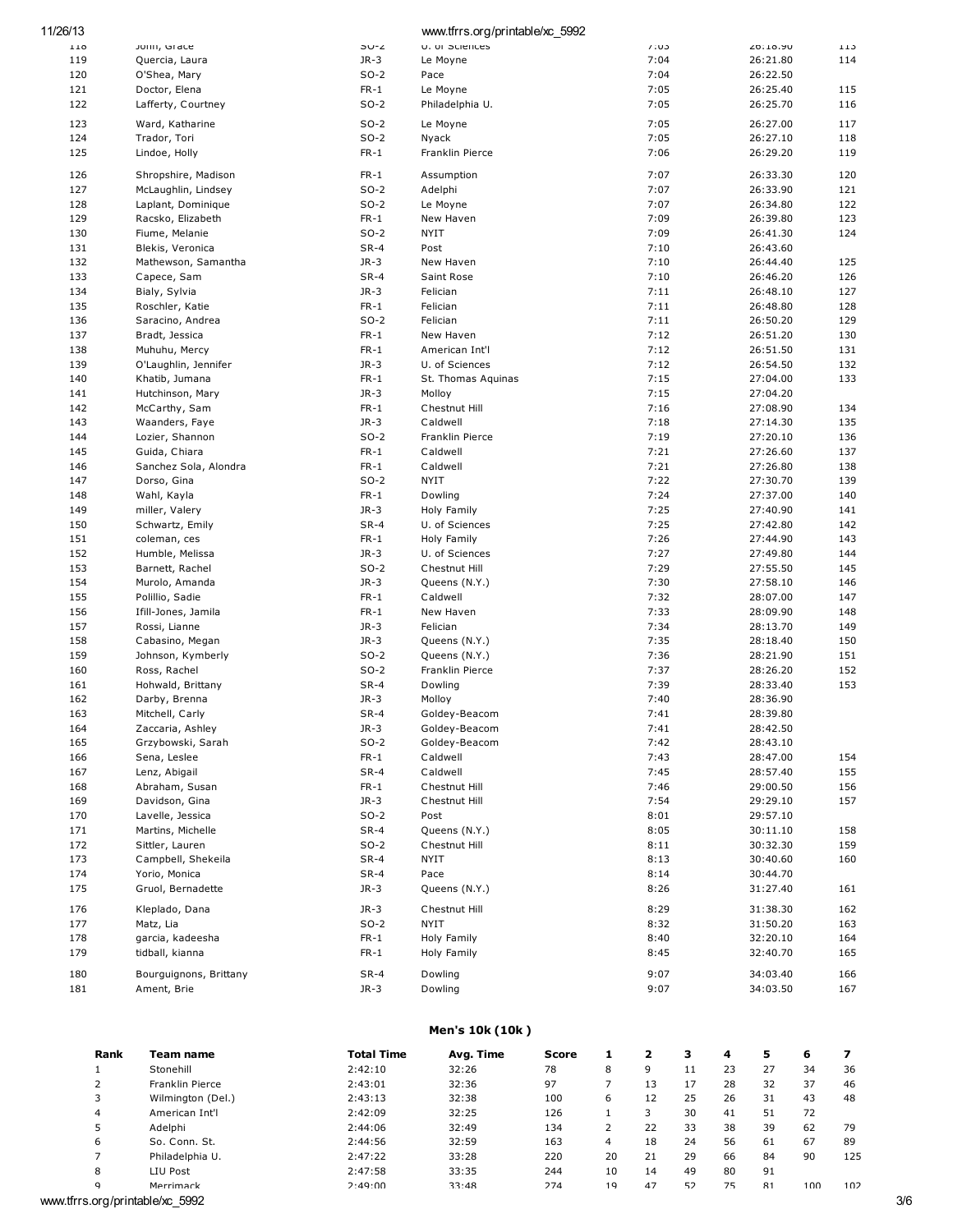| 11/26/13 |    |                          | www.tfrrs.org/printable/xc_5992 |              |              |     |         |     |     |     |     |     |
|----------|----|--------------------------|---------------------------------|--------------|--------------|-----|---------|-----|-----|-----|-----|-----|
|          | ے  | <b><i>CONTRACTOR</i></b> | <b>.</b>                        | <b>UU.IU</b> | <b>. .</b> . | ر د | $\cdot$ | ے ب | ر . | ے ب | ューー | --- |
|          | 10 | Assumption               | 2:49:48                         | 33:57        | 311          | 5   | 50      | 74  | 85  | 97  | 98  | 118 |
|          | 11 | Saint Rose               | 2:50:40                         | 34:08        | 319          | 35  | 57      | 64  | 76  | 87  | 101 | 120 |
|          | 12 | Bentley                  | 2:50:42                         | 34:08        | 324          | 54  | 59      | 65  | 69  | 77  | 82  | 130 |
|          | 13 | Molloy                   | 2:53:22                         | 34:40        | 392          | 40  | 44      | 71  | 103 | 134 | 138 | 154 |
|          | 14 | St. Thomas Aquinas       | 2:54:24                         | 34:52        | 426          | 15  | 58      | 110 | 112 | 131 | 164 | 166 |
|          | 15 | Dowling                  | 2:56:36                         | 35:19        | 469          | 16  | 55      | 107 | 132 | 159 | 174 | 177 |
|          | 16 | Goldey-Beacom            | 2:56:27                         | 35:17        | 473          | 45  | 83      | 88  | 104 | 153 |     |     |
|          | 17 | Felician                 | 2:57:39                         | 35:31        | 497          | 60  | 63      | 73  | 144 | 157 | 178 |     |
|          | 18 | St. Michael's            | 2:57:24                         | 35:28        | 508          | 42  | 86      | 115 | 122 | 143 | 158 | 162 |
|          | 19 | New Haven                | 2:57:17                         | 35:27        | 514          | 53  | 96      | 111 | 121 | 133 | 155 | 163 |
|          | 20 | Queens (N.Y.)            | 2:58:24                         | 35:40        | 535          | 68  | 95      | 105 | 119 | 148 | 161 |     |
|          | 21 | <b>NYIT</b>              | 2:58:10                         | 35:38        | 543          | 78  | 92      | 108 | 128 | 137 | 168 |     |
|          | 22 | Nyack                    | 3:00:32                         | 36:06        | 596          | 93  | 109     | 113 | 140 | 141 | 171 |     |
|          | 23 | St. Anselm               | 3:00:48                         | 36:09        | 602          | 94  | 99      | 123 | 139 | 147 | 150 | 156 |
|          | 24 | Le Moyne                 | 3:04:11                         | 36:50        | 635          | 70  | 114     | 136 | 146 | 169 | 172 | 173 |
|          | 25 | Southern New Hampshire   | 3:01:19                         | 36:15        | 641          | 117 | 126     | 127 | 129 | 142 | 151 | 160 |
|          | 26 | Chestnut Hill            | 3:06:00                         | 37:12        | 683          | 106 | 116     | 145 | 149 | 167 |     |     |
|          | 27 | Post                     | 3:09:20                         | 37:52        | 746          | 124 | 135     | 152 | 165 | 170 | 175 |     |
|          | 28 | Holy Family              | 3:46:39                         | 45:19        | 898          | 176 | 179     | 180 | 181 | 182 |     |     |

| Place          | Name                    | Year   | Team               | Avg. Mile | Time     | Score |
|----------------|-------------------------|--------|--------------------|-----------|----------|-------|
| $1\,$          | Biwott, Mike            | $SO-2$ | American Int'l     | 4:54      | 30:30.90 | 1     |
| $\overline{2}$ | Filippazzo, Nicholas    | $JR-3$ | Adelphi            | 5:02      | 31:17.50 | 2     |
| 3              | Chirchir, John          | $FR-1$ | American Int'l     | 5:02      | 31:22.40 | 3     |
| 4              | Brandt, Asher           | $SR-4$ | So. Conn. St.      | 5:05      | 31:41.40 | 4     |
| 5              | Fiermonte, Anthony      | $JR-3$ | Assumption         | 5:06      | 31:43.80 | 5     |
| 6              | Mitten, Richie          | $JR-3$ | Wilmington (Del.)  | 5:08      | 31:56.60 | 6     |
| 7              | Gisore, Antoine         | $JR-3$ | Franklin Pierce    | 5:08      | 31:57.30 | 7     |
| 8              | Massey, Robert          | $SO-2$ | Stonehill          | 5:09      | 32:04.80 | 8     |
| 9              | Leonard, Stephen        | $SR-4$ | Stonehill          | 5:10      | 32:07.00 | 9     |
| 10             | O'Keefe, Matthew        | $SR-4$ | LIU Post           | 5:11      | 32:15.00 | 10    |
| 11             | Wilcox, Bryan           | $JR-3$ | Stonehill          | 5:12      | 32:19.60 | 11    |
| 12             | Amezquita, Jesus        | $SO-2$ | Wilmington (Del.)  | 5:12      | 32:20.50 | 12    |
| 13             | Smith, BJ               | $FR-1$ | Franklin Pierce    | 5:12      | 32:23.70 | 13    |
| 14             | Lasher, Joseph          | $JR-3$ | LIU Post           | 5:12      | 32:25.20 | 14    |
| 15             | Galonski, Michael       | $SR-4$ | St. Thomas Aquinas | 5:13      | 32:28.40 | 15    |
| 16             | Litts, Scott            | $JR-3$ | Dowling            | 5:13      | 32:29.30 | 16    |
| 17             | Rugabirwa, Makopa       | $SO-2$ | Franklin Pierce    | 5:13      | 32:31.30 | 17    |
| 18             | Gutbrod, Dieter         | $SO-2$ | So. Conn. St.      | 5:14      | 32:33.60 | 18    |
| 19             | Christensen, Nick       | $SO-2$ | Merrimack          | 5:15      | 32:38.10 | 19    |
| 20             | Malloy, Tim             | $JR-3$ | Philadelphia U.    | 5:15      | 32:39.10 | 20    |
| 21             | Lacy, Eric              | $JR-3$ | Philadelphia U.    | 5:15      | 32:42.40 | 21    |
| 22             | Dolan, Connor           | $JR-3$ | Adelphi            | 5:15      | 32:43.80 | 22    |
| 23             | Zawalich, Daniel        | $JR-3$ | Stonehill          | 5:16      | 32:45.50 | 23    |
| 24             | Ryskowski, Paul         | $SR-4$ | So. Conn. St.      | 5:17      | 32:51.50 | 24    |
| 25             | O'Brian, Mike           | $SR-4$ | Wilmington (Del.)  | 5:17      | 32:52.60 | 25    |
| 26             | Fontal, Ken             | $FR-1$ | Wilmington (Del.)  | 5:17      | 32:53.40 | 26    |
| 27             | Waller, Scott           | $SR-4$ | Stonehill          | 5:17      | 32:53.70 | 27    |
| 28             | Minors, Dage            | $FR-1$ | Franklin Pierce    | 5:18      | 32:57.90 | 28    |
| 29             | Kneebone, Curran        | $JR-3$ | Philadelphia U.    | 5:18      | 33:02.00 | 29    |
| 30             | Gatundu, Peter          | $SR-4$ | American Int'l     | 5:18      | 33:02.40 | 30    |
| 31             | Muse, Tyler             | $JR-3$ | Wilmington (Del.)  | 5:20      | 33:10.40 | 31    |
| 32             | Fithian, Isaac          | $SO-2$ | Franklin Pierce    | 5:20      | 33:11.70 | 32    |
| 33             | Marois, William         | $SO-2$ | Adelphi            | 5:20      | 33:12.00 | 33    |
| 34             | Webber, Nate            | $SR-4$ | Stonehill          | 5:20      | 33:13.40 | 34    |
| 35             | Reifman-Packett, Andrew | $SO-2$ | Saint Rose         | 5:21      | 33:17.60 | 35    |
| 36             | Fontanella, Trent       | $SR-4$ | Stonehill          | 5:21      | 33:18.60 | 36    |
| 37             | Ham, Colton             | $SO-2$ | Franklin Pierce    | 5:22      | 33:23.40 | 37    |
| 38             | Healy, Ryan             | $SR-4$ | Adelphi            | 5:22      | 33:26.30 | 38    |
| 39             | Bader, Gregory          | $JR-3$ | Adelphi            | 5:22      | 33:26.90 | 39    |
| 40             | Darnell, Michael        | $SO-2$ | Molloy             | 5:23      | 33:27.80 | 40    |
| 41             | Antivo, Jeremy          | $JR-3$ | American Int'l     | 5:23      | 33:30.40 | 41    |
| 42             | McKenna, Peter          | $JR-3$ | St. Michael's      | 5:23      | 33:31.90 | 42    |
| 43             | Mossman, Matt           | $JR-3$ | Wilmington (Del.)  | 5:23      | 33:32.40 | 43    |
| 44             | Merz, Luke              | $SR-4$ | Molloy             | 5:23      | 33:32.70 | 44    |
| 45             | Reich, Stewart          | $SR-4$ | Goldey-Beacom      | 5:24      | 33:36.30 | 45    |
| 46             | Holmes, Jon             | $FR-1$ | Franklin Pierce    | 5:24      | 33:37.00 | 46    |
| 47             | Ali, Sherif             | $JR-3$ | Merrimack          | 5:24      | 33:38.30 | 47    |
| 48             | Hawkins, Marshall       | $JR-3$ | Wilmington (Del.)  | 5:24      | 33:38.70 | 48    |
| 49             | Arnone, Steven          | $SO-2$ | LIU Post           | 5:25      | 33:40.10 | 49    |
| 50             | Days Merrill, Taylor    | $SO-2$ | Assumption         | 5:25      | 33:42.70 | 50    |
| 51             | Cashin, Conor           | $SR-4$ | American Int'l     | 5:25      | 33:43.30 | 51    |
| 52             | Cruz, Luis              | $JR-3$ | Merrimack          | 5:25      | 33:44.30 | 52    |
| 53             | Grady, Sean             | $SO-2$ | New Haven          | 5:25      | 33:45.50 | 53    |
| 54             | Dean, Thomas            | $SO-2$ | Bentley            | 5:26      | 33:47.30 | 54    |
| 55             | Mcelhatton, Terrence    | $JR-3$ | Dowling            | 5:26      | 33:47.80 | 55    |
| 56             | Cassello, Thomas        | $FR-1$ | So. Conn. St.      | 5:26      | 33:49.30 | 56    |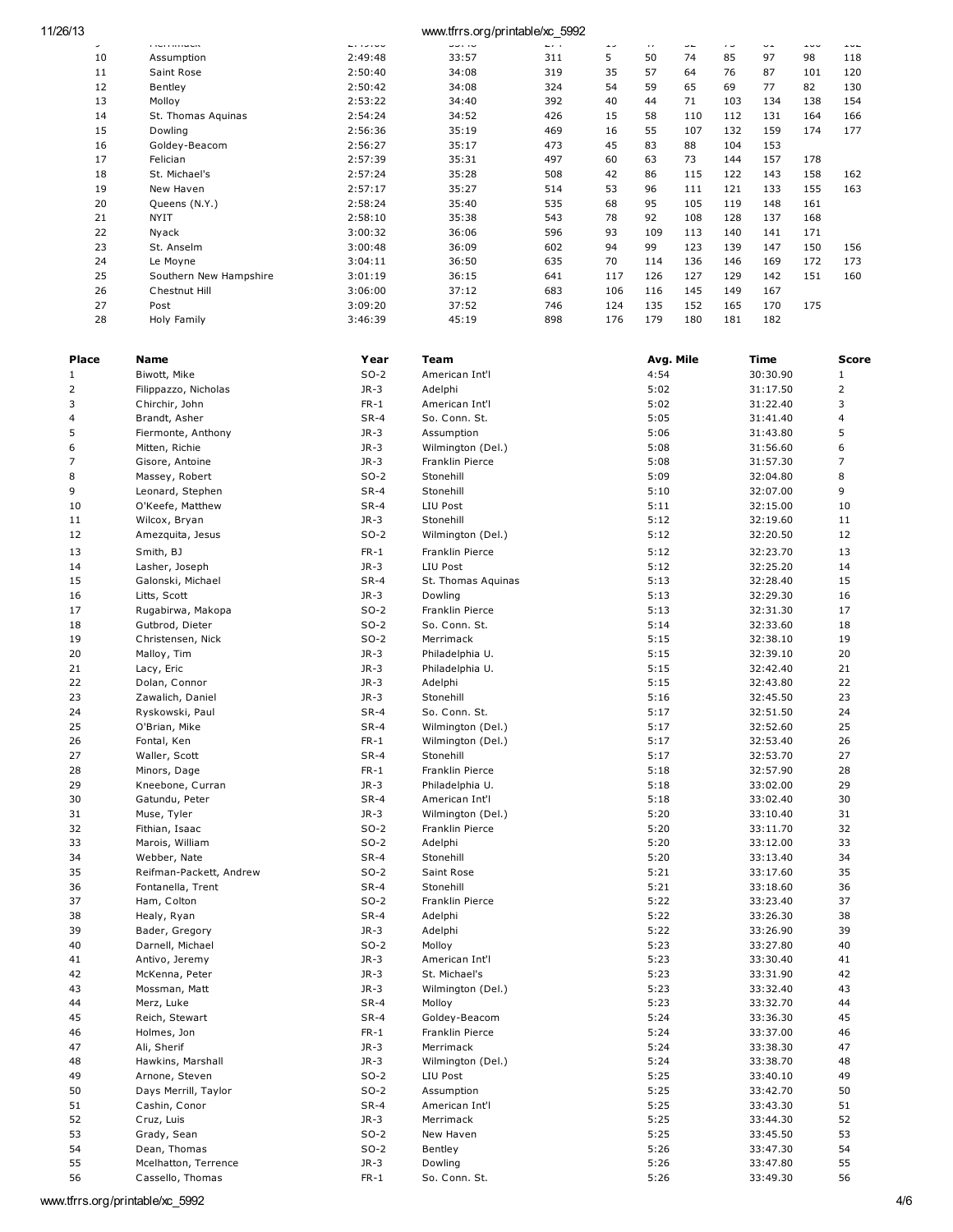| 11/26/13   |                               |                  | www.tfrrs.org/printable/xc_5992 |              |                      |            |
|------------|-------------------------------|------------------|---------------------------------|--------------|----------------------|------------|
| 57         | Coughlin, Eamonn              | $JR-3$           | Saint Rose                      | 5:27         | 33:52.50             | 57         |
| 58         | Chegwidden, Joseph            | $JR-3$           | St. Thomas Aguinas              | 5:27         | 33:58.50             | 58         |
| 59         | Haas, Nik                     | $FR-1$           | Bentley                         | 5:28         | 33:59.80             | 59         |
| 60         | Cooke, Tom                    | $SO-2$           | Felician                        | 5:28         | 34:00.00             | 60         |
| 61         | Saksa, Tom                    | $JR-3$           | So. Conn. St.                   | 5:28         | 34:00.90             | 61         |
| 62         | Moody, Mathew                 | $SO-2$           | Adelphi                         | 5:28         | 34:02.40             | 62         |
| 63         | Huggins, Keenan               | $JR-3$           | Felician                        | 5:29         | 34:06.50             | 63         |
| 64         | Cahill, Jonathan              | $SO-2$           | Saint Rose                      | 5:29         | 34:08.70             | 64         |
| 65         | Nee, Sean                     | $SO-2$           | Bentley                         | 5:29         | 34:10.20             | 65         |
| 66         | Garman, Zachary               | $JR-3$           | Philadelphia U.                 | 5:30         | 34:15.40             | 66         |
| 67         | Saksa, Kevin                  | $FR-1$           | So. Conn. St.                   | 5:30         | 34:16.10             | 67         |
| 68         | Kramer, Peter                 | $SR-4$           | Queens (N.Y.)                   | 5:30         | 34:16.20             | 68         |
| 69         | Mehta, Rupak                  | $FR-1$           | Bentley                         | 5:30         | 34:16.20             | 69         |
| 70         | Marrero, Mike                 | $SR-4$           | Le Moyne                        | 5:30         | 34:16.60             | 70         |
| 71         | Gallagher, Conor              | $SO-2$           | Molloy                          | 5:31         | 34:17.90             | 71         |
| 72         | Phillips, Jason               | $SR-4$           | American Int'l                  | 5:31         | 34:19.80             | 72         |
| 73         | Secreti, Mike                 | $FR-1$           | Felician                        | 5:31         | 34:20.40             | 73         |
| 74         | Lutke, Jon-Scott              | $SR-4$           | Assumption                      | 5:31         | 34:20.50             | 74         |
| 75         | O'Flynn, Dan                  | $FR-1$           | Merrimack                       | 5:31         | 34:21.20             | 75         |
| 76         | Kapuscinski, Benjamin         | $FR-1$           | Saint Rose                      | 5:32         | 34:28.00             | 76         |
| 77         | Higgins, Conor                | $SR-4$           | Bentley                         | 5:32         | 34:29.40             | 77         |
| 78         | Ruppel, Tom                   | $FR-1$           | <b>NYIT</b>                     | 5:33         | 34:30.10             | 78         |
| 79         | Reilly, Christopher           | $SR-4$           | Adelphi                         | 5:33         | 34:32.10             | 79         |
| 80         | Speicher, Thomas              | $SR-4$           | LIU Post                        | 5:33         | 34:35.80             | 80         |
| 81         | Wegman, James                 | $FR-1$           | Merrimack                       | 5:34         | 34:38.50             | 81         |
| 82         | Alatalo, Erik                 | $FR-1$           | Bentley                         | 5:34         | 34:40.90             | 82         |
| 83         | Jones, Logan                  | $SO-2$           | Goldey-Beacom                   | 5:35         | 34:42.90             | 83         |
| 84         | Barjon, Didier                | $SR-4$           | Philadelphia U.                 | 5:35         | 34:43.80             | 84         |
| 85         | Grosse, Erich                 | $JR-3$           | Assumption                      | 5:35         | 34:46.30             | 85         |
| 86         | Gilgore, Alex                 | $JR-3$           | St. Michael's                   | 5:36         | 34:53.10             | 86         |
| 87         | Scudds, Tim                   | $JR-3$           | Saint Rose                      | 5:36         | 34:54.10             | 87         |
| 88         | Easter, Aaron                 | $SO-2$           | Goldey-Beacom                   | 5:37         | 34:55.80             | 88         |
| 89         | Vagnini, Michael              | $SO-2$           | So. Conn. St.                   | 5:37         | 34:59.40             | 89         |
| 90         | Borders, Cody                 | $JR-3$           | Philadelphia U.                 | 5:38         | 35:01.40             | 90         |
| 91         | McGarvey, Tyler               | $FR-1$           | LIU Post                        | 5:38         | 35:02.70             | 91         |
| 92         | Mack, Tyler                   | $FR-1$           | <b>NYIT</b>                     | 5:38         | 35:02.80             | 92         |
| 93         | Derival, Joubert              | $SR-4$           | Nyack                           | 5:39         | 35:11.70             | 93         |
| 94         | Morse, Kevin                  | $SO-2$           | St. Anselm                      | 5:39         | 35:12.60             | 94         |
| 95         | Mayer, Andrew                 | $SR-4$           | Queens (N.Y.)                   | 5:39         | 35:12.90             | 95         |
| 96         | Arias, Dagoberto              | $FR-1$           | New Haven                       | 5:40         | 35:13.90             | 96         |
| 97         | Szymkowicz, Zachary           | $FR-1$           | Assumption                      | 5:40         | 35:14.90             | 97         |
| 98         | Phayre, Sean                  | $JR-3$           | Assumption                      | 5:41         | 35:19.40             | 98         |
| 99         | Gonnella, Matthew             | $JR-3$           | St. Anselm                      | 5:41         | 35:20.30             | 99         |
| 100<br>101 | Brien, Dan                    | $FR-1$<br>$FR-1$ | Merrimack<br>Saint Rose         | 5:41<br>5:41 | 35:23.90             | 100<br>101 |
| 102        | Becker, Joe<br>Vadenais, Evan | $SO-2$           | Merrimack                       | 5:42         | 35:25.00<br>35:25.90 | 102        |
| 103        | Haslbauer, Eric               | $SO-2$           | Molloy                          | 5:42         | 35:28.70             | 103        |
| 104        | Braxton, Rudy                 | $FR-1$           | Goldey-Beacom                   | 5:42         | 35:30.50             | 104        |
| 105        | Nadler, Andrew                | $JR-3$           | Queens (N.Y.)                   | 5:43         | 35:32.10             | 105        |
| 106        | Barton, Eric                  | $FR-1$           | Chestnut Hill                   | 5:43         | 35:35.70             | 106        |
| 107        | Kelley, Robert                | $FR-1$           | Dowling                         | 5:43         | 35:37.10             | 107        |
| 108        | Hamlin, Teddy                 | $FR-1$           | NYIT                            | 5:44         | 35:38.00             | 108        |
| 109        | Lindsey, Keith                | $SR-4$           | Nyack                           | 5:44         | 35:42.80             | 109        |
| 110        | Kraus, Michael                | $SR-4$           | St. Thomas Aquinas              | 5:45         | 35:45.50             | 110        |
| 111        | Messam, Chad                  | $SO-2$           | New Haven                       | 5:45         | 35:48.70             | 111        |
| 112        | McNiff, Stephen               | $FR-1$           | St. Thomas Aguinas              | 5:45         | 35:49.50             | 112        |
| 113        | Gacik, Mateusz                | $FR-1$           | Nyack                           | 5:45         | 35:49.50             | 113        |
| 114        | Zinger, Adam                  | $SO-2$           | Le Moyne                        | 5:46         | 35:51.80             | 114        |
| 115        | Glubiak, Dana                 | $SR-4$           | St. Michael's                   | 5:46         | 35:52.90             | 115        |
| 116        | Mondello, Sam                 | $FR-1$           | Chestnut Hill                   | 5:46         | 35:54.90             | 116        |
| 117        | Bisbee, Michael               | $SO-2$           | Southern New Hampshire          | 5:46         | 35:55.40             | 117        |
| 118        | Smith, Alex                   | $SO-2$           | Assumption                      | 5:46         | 35:55.50             | 118        |
| 119        | Scibelli, Dillon              | $FR-1$           | Queens (N.Y.)                   | 5:46         | 35:55.90             | 119        |
| 120        | Lotocky, Krystopher           | $SO-2$           | Saint Rose                      | 5:46         | 35:56.20             | 120        |
| 121        | Rose, Devin                   | $SO-2$           | New Haven                       | 5:47         | 35:57.30             | 121        |
| 122        | La Liberte, Torin             | $FR-1$           | St. Michael's                   | 5:47         | 35:58.40             | 122        |
| 123        | Ferry, Sean                   | $JR-3$           | St. Anselm                      | 5:47         | 36:01.60             | 123        |
| 124        | Ducham, John                  | $FR-1$           | Post                            | 5:47         | 36:02.20             | 124        |
| 125        | Duvally, Mike                 | $JR-3$           | Philadelphia U.                 | 5:47         | 36:02.80             | 125        |
| 126        | Wormald, Jacob                | $FR-1$           | Southern New Hampshire          | 5:48         | 36:03.90             | 126        |
| 127        | Reinhold, Matthew             | $SR-4$           | Southern New Hampshire          | 5:48         | 36:05.50             | 127        |
| 128        | Mavros, Nicholas              | $SO-2$           | <b>NYIT</b>                     | 5:49         | 36:14.80             | 128        |
| 129        | Barcomb, Justin               | $FR-1$           | Southern New Hampshire          | 5:50         | 36:18.90             | 129        |
| 130        | McHale, Cullen                | $FR-1$           | Bentley                         | 5:51         | 36:22.50             | 130        |
| 131        | Gasser, Ryan                  | $FR-1$           | St. Thomas Aquinas              | 5:51         | 36:22.50             | 131        |
| 132        | Mullen, Robert                | $JR-3$           | Dowling                         | 5:51         | 36:27.40             | 132        |
| 133        | Parris. Rvan                  | $JR-3$           | New Haven                       | 5:52         | 36:31.80             | 133        |